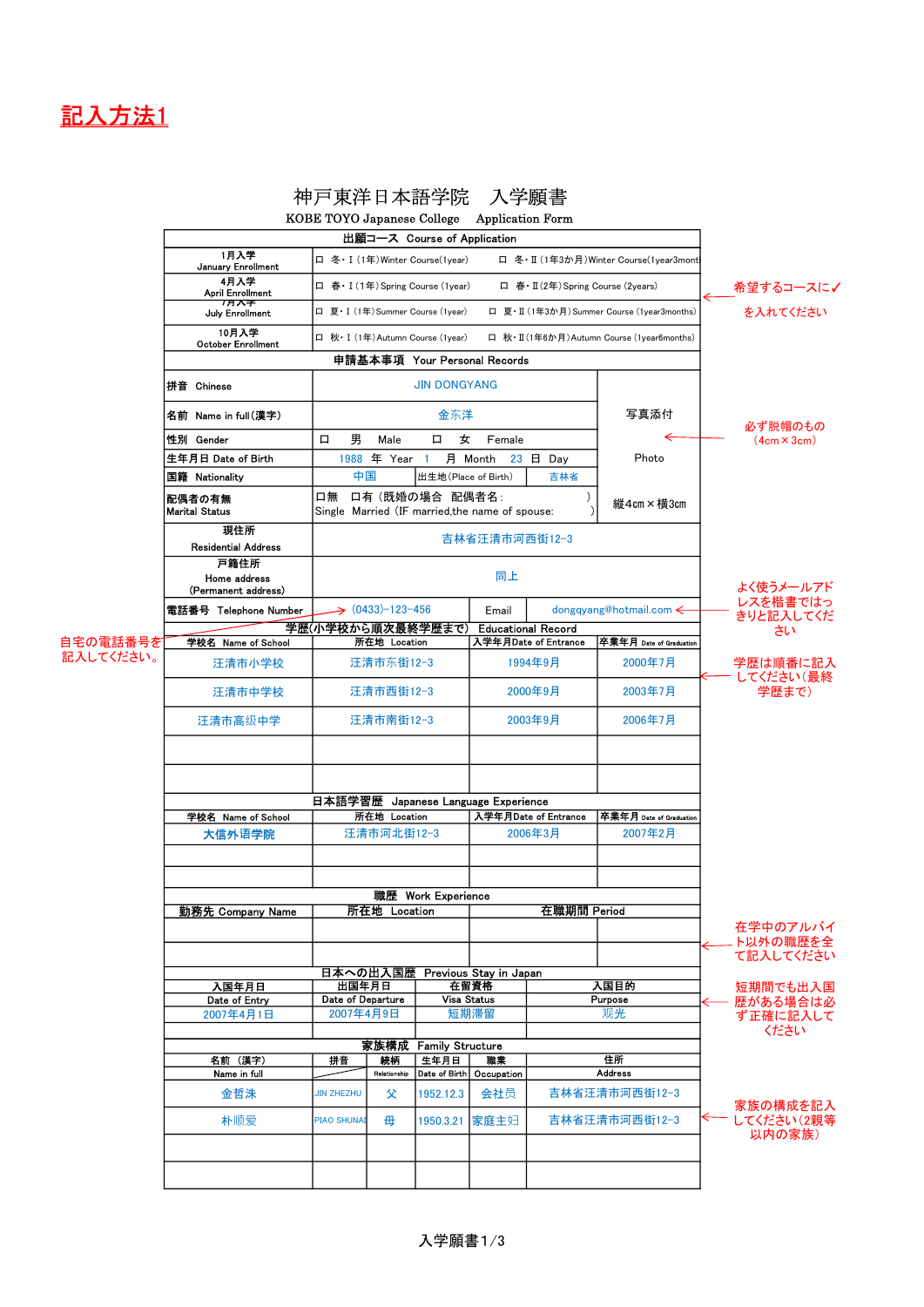記入方法 2

※ 日本語で記入できない場合、母語で記入した上で、翻訳文(別紙•A4 サイズ) を添付してください

### 留学理由

# Statement of Study Japanese in Japan

初中时和高中时对数学化学等数理化很擅长,还对电脑感兴趣,所以想进 日本的大学想学理工科。

日本是一个科学技术高度发达的国家之一。想吸收日本的技术将来对两国 的经济发展做贡献。

神户是一个美丽的城市,又有山,又有海。还听说很多人住在神户。神户 东洋日本语学院位于神户市中心,所以交通很方便。学院也配有宿舍,生活上 很方便。和并设的医疗学院的日本学生们交流机会也比较多。不仅能学到日 语 知识,也能学到日本的文化。

#### 修了後の予定 Plan after graduation

(1)日本で進学を希望 Enter a school of higher education in Japan

| 口 大学院           | ロ 大学       | ロー専門学校            | 口その他   |
|-----------------|------------|-------------------|--------|
| Graduate School | University | Vocational School | Others |

希望学科

Major/Field of study

(2) 帰国 Return to home country

(3)その他 Others

#### 以上の通り相違ありません。

### I hereby declare that the above statement is true and correct

| ∽    | $- - -$ |      |       |     |
|------|---------|------|-------|-----|
| Jate |         | Year | Monte | ٠., |

本人署名 Signature

記入欄が足りない 時は、別紙を使って ください。

以下の内容につい て触れてください。

- 1、学歴(得意学科 など、留学を決 意した理由)。
- 2、日本語経歴、日 本への留学を決 めた理由。
	- 3、神戸(関西)を 選んだ理由。
- 4、卒業後の詳細な 予定、目標。